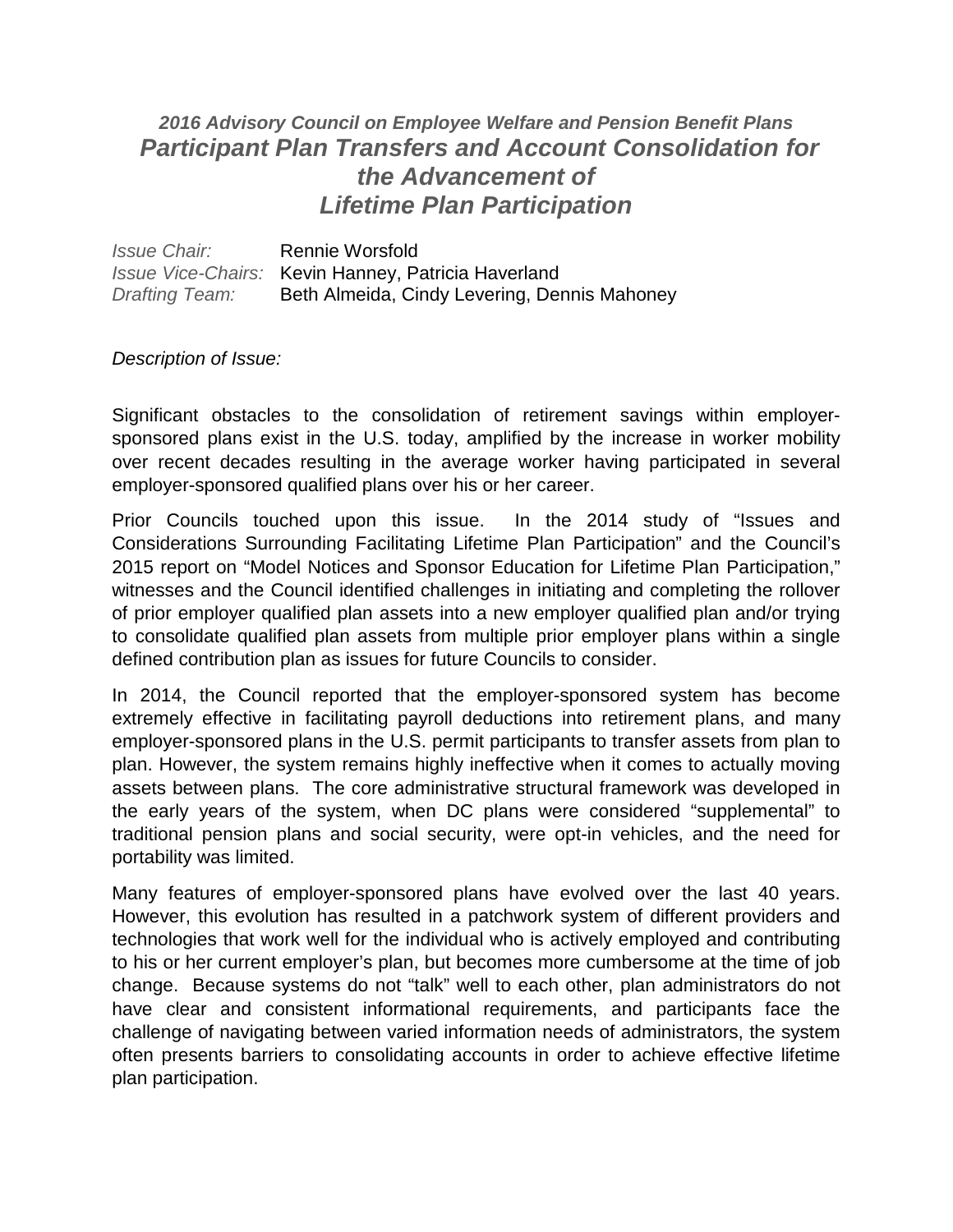The 2014 and 2015 Councils heard testimony from several witnesses who shared either first-hand experience or reports from others who had tried to initiate a plan transfer, only to become frustrated with the process and abandon their efforts in favor of an easier IRA rollover or a cash-out. These past Councils concluded that the overall foundational framework needs modernization.

In 2015, in its investigation of plan cash-outs, the Council heard testimony that half of participants cashing out of the qualified plan environment would not have done so if it was as easy to roll assets into the plan of their current employer as it was to rollover to an IRA or to cash out. The testimony highlighted uncertainties about the process to initiate and complete transfers in general.

An emerging trend in the development of government-sponsored plans at the state level should be considered. Concerned over the low rate of saving among American workers, some state governments have already sought to expand access to savings programs for their residents and other individuals employed in their jurisdictions by creating their own programs and requiring employer participation. For instance, some have passed laws that would require employers not offering workplace plans to automatically enroll employees in payroll deduction IRAs administered by the states, which are also called "auto-IRA" laws. Other states are considering alternatives in which the states sponsor or facilitate plans covered by ERISA, such as state marketplaces, prototype plans, and multiple employer plans.

*Objective and Scope:*

*The Council is examining this topic and intends to draft recommendations to the Secretary of Labor for consideration. Our study will include the following:*

- A. **Identification and development of a better understanding** of the issues hindering plan to plan transfers and account consolidation by individual participants as they change jobs. The Council would welcome witnesses representing individual participants, plan sponsors, plan administrators, and other interested parties to help identify the inefficiencies and barriers in the employer-sponsored DC system, including:
- a. What are the current practices for rollovers into qualified plans and account consolidation?
- b. What regulations influence transfers?
- c. How do loans impact transfers?
	- i. Single loan vs. multiple loans
	- ii. Treatment upon separation of service (loans typically repaid from payroll deduction)
- d. What other factors complicate these actions, including:
	- i. Plan type
	- ii. Money type
	- iii. Investment types, including annuities